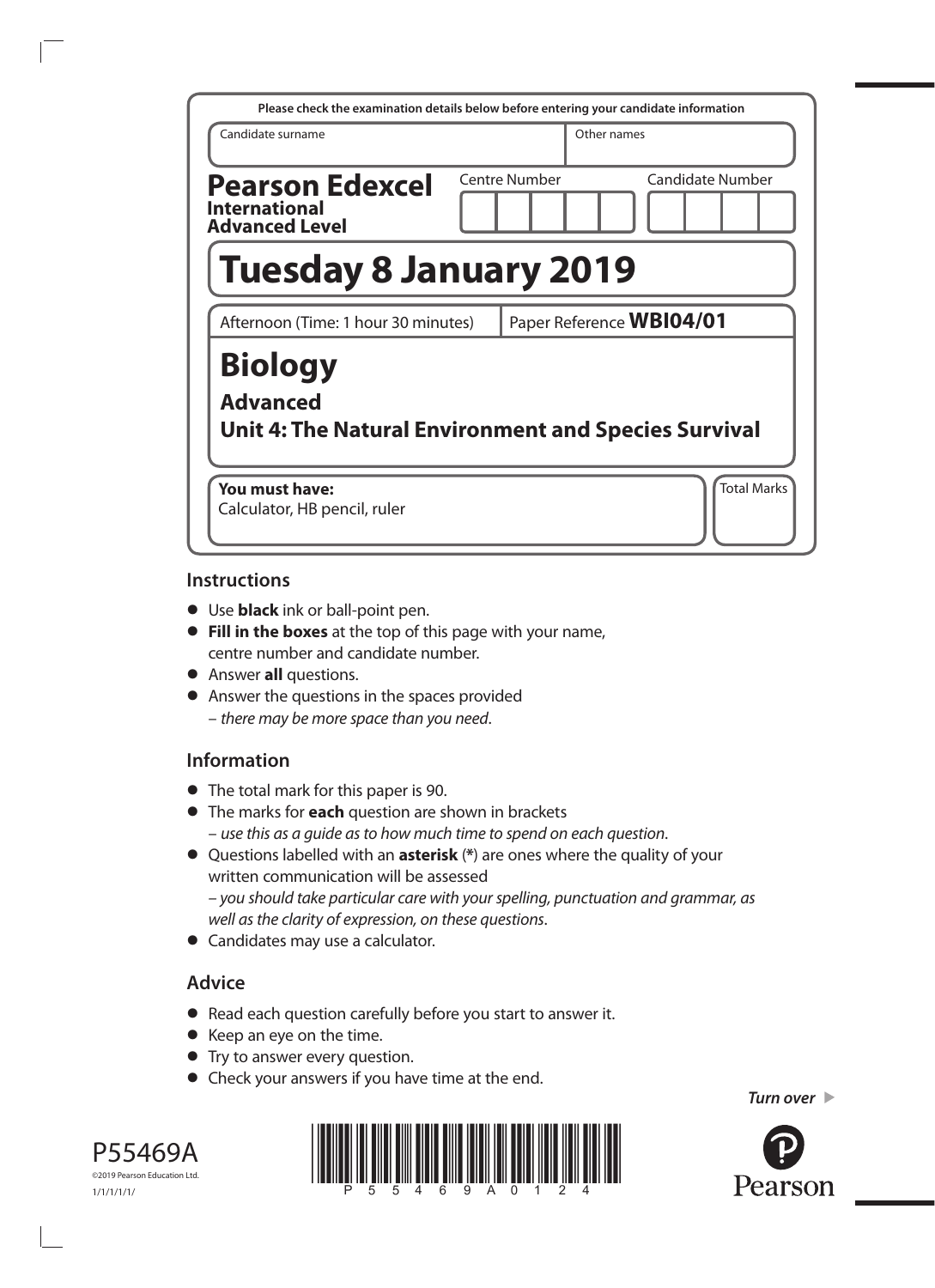### **Answer ALL questions.**

#### Some questions must be answered with a cross in a box  $\boxtimes$ . If you change your mind about an answer, put a line through the box  $\boxtimes$  and then mark your new answer with a cross  $\boxtimes$ .

1 Viruses can be used as vectors in gene therapy.

The pie chart below shows the proportion of different vectors used in clinical trials for gene therapy.



- (a) Retroviruses include Human Immunodeficiency Virus (HIV).
	- (i) Describe the structure of HIV.

(ii) Name the host cell of HIV.

 $(2)$ 

 $(1)$ 

**DO MOT WRITE IN THIS AREA** 

**DOMOTWRITE IN THIS AREA** 

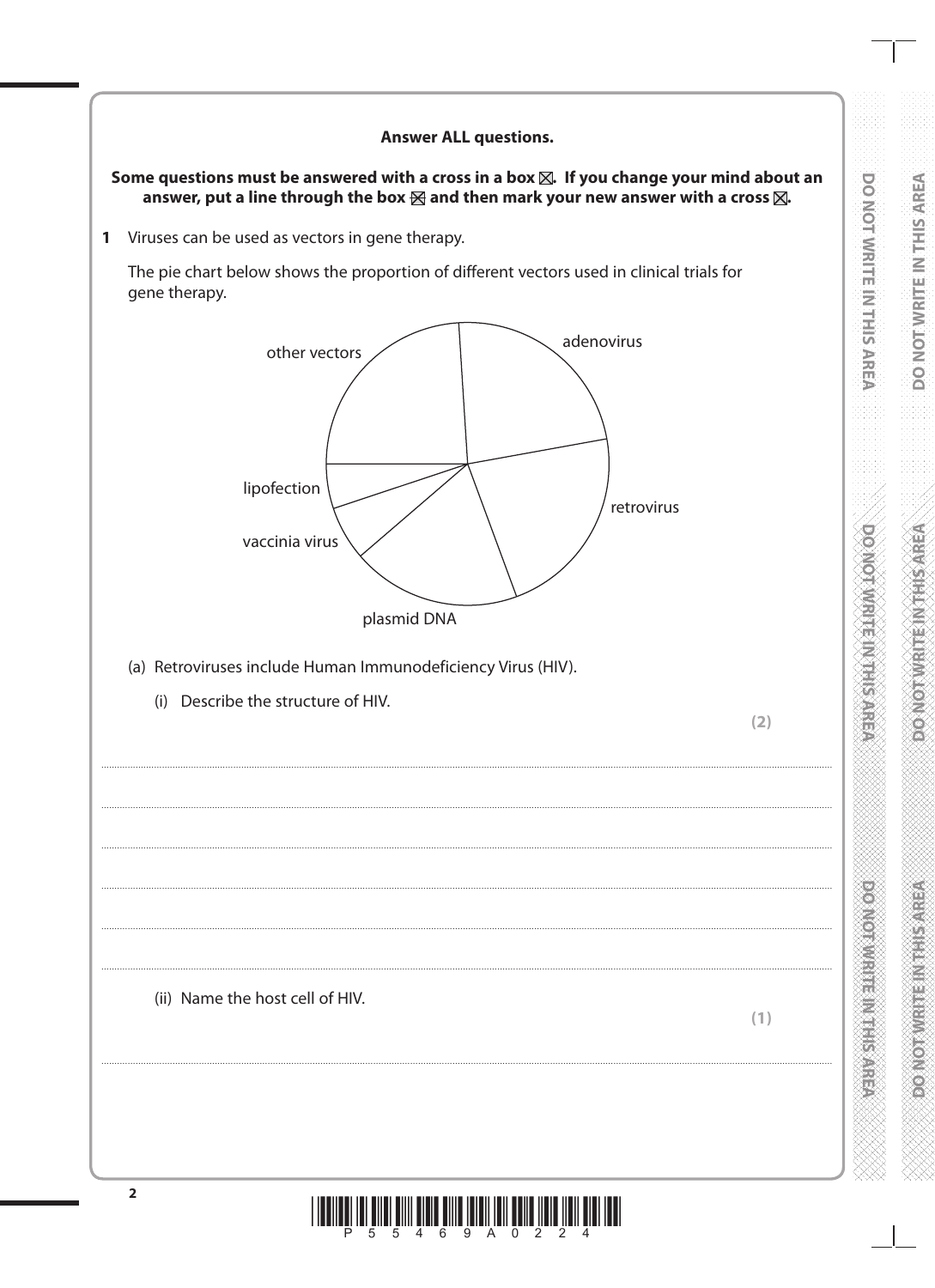|                                  | (b) (i) Explain why viruses are used as vectors in gene therapy.           | (2) |
|----------------------------------|----------------------------------------------------------------------------|-----|
|                                  |                                                                            |     |
|                                  |                                                                            |     |
|                                  |                                                                            |     |
|                                  |                                                                            |     |
|                                  |                                                                            |     |
|                                  |                                                                            |     |
|                                  |                                                                            |     |
|                                  |                                                                            |     |
|                                  |                                                                            |     |
|                                  | (ii) Suggest why different types of virus have to be used in gene therapy. | (2) |
|                                  |                                                                            |     |
|                                  |                                                                            |     |
|                                  |                                                                            |     |
|                                  |                                                                            |     |
|                                  |                                                                            |     |
|                                  |                                                                            |     |
|                                  |                                                                            |     |
| (Total for Question 1 = 7 marks) |                                                                            |     |
|                                  |                                                                            |     |
|                                  |                                                                            |     |
|                                  |                                                                            |     |
|                                  |                                                                            |     |
|                                  |                                                                            |     |
|                                  |                                                                            |     |
|                                  |                                                                            |     |
|                                  |                                                                            |     |
|                                  |                                                                            |     |
|                                  |                                                                            |     |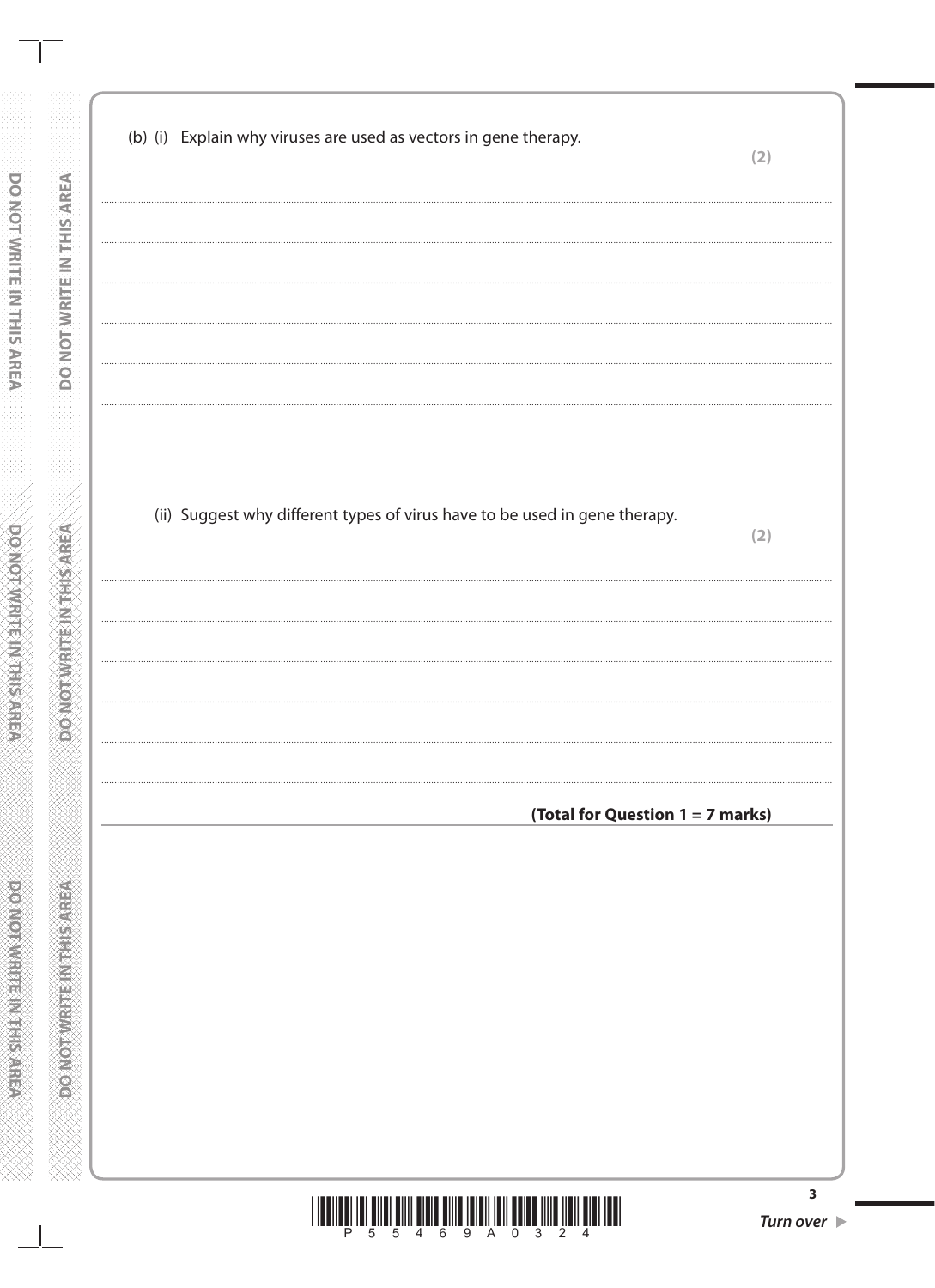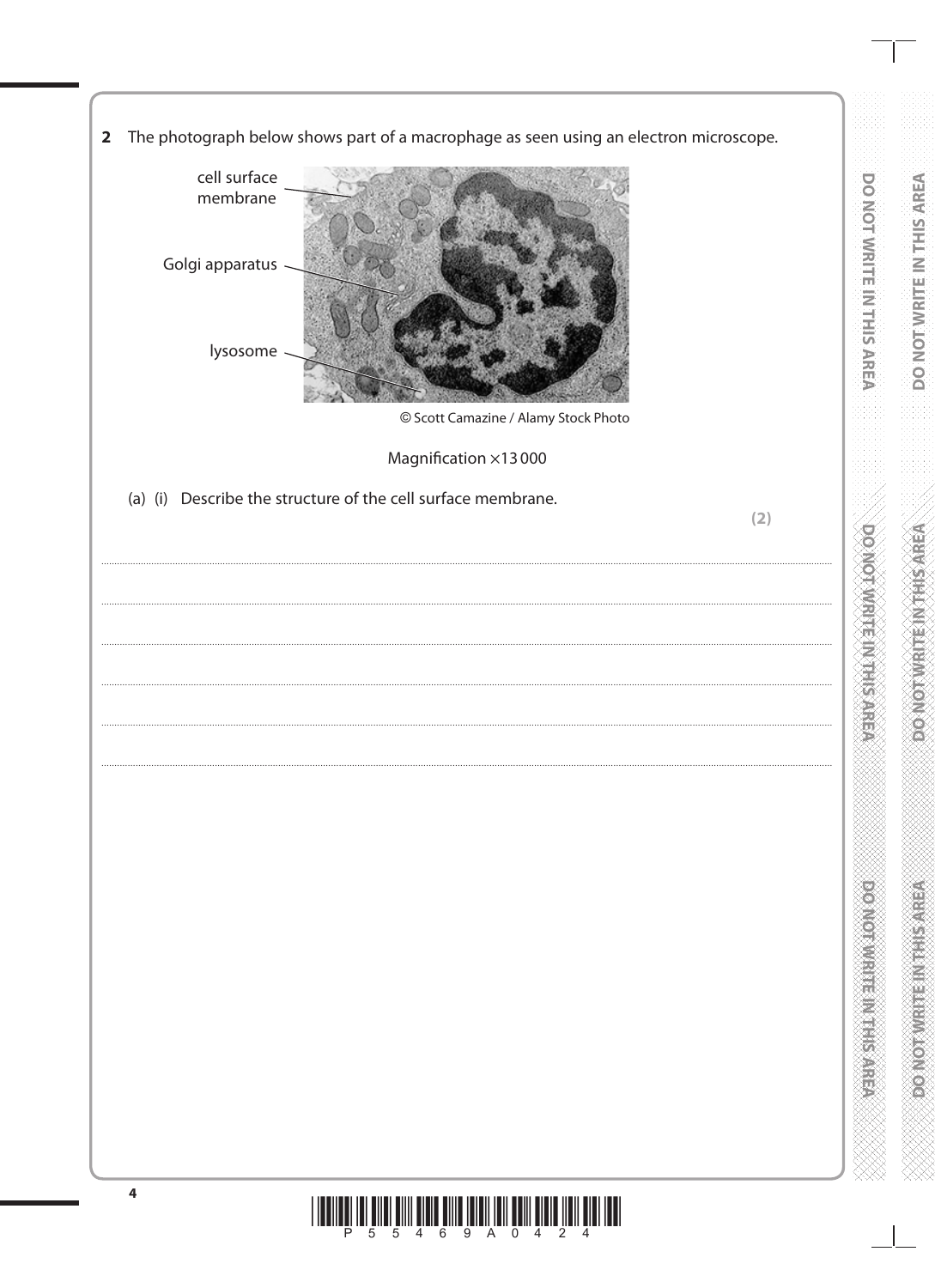| Explain the importance of the cell surface membrane of a macrophage in |     |
|------------------------------------------------------------------------|-----|
| these responses.                                                       | (6) |
|                                                                        |     |
|                                                                        |     |
|                                                                        |     |
|                                                                        |     |
|                                                                        |     |
|                                                                        |     |
|                                                                        |     |
|                                                                        |     |
|                                                                        |     |
|                                                                        |     |
|                                                                        |     |
|                                                                        |     |
|                                                                        |     |
|                                                                        |     |
|                                                                        |     |
|                                                                        |     |
|                                                                        |     |
|                                                                        |     |
|                                                                        |     |
|                                                                        |     |
|                                                                        |     |
|                                                                        |     |
|                                                                        |     |
|                                                                        |     |
|                                                                        |     |
|                                                                        |     |
|                                                                        |     |
|                                                                        |     |
|                                                                        |     |
|                                                                        |     |

DO NOT WRITE IN THIS AREA

**ADONOT WRITE IN THIS AREA** 

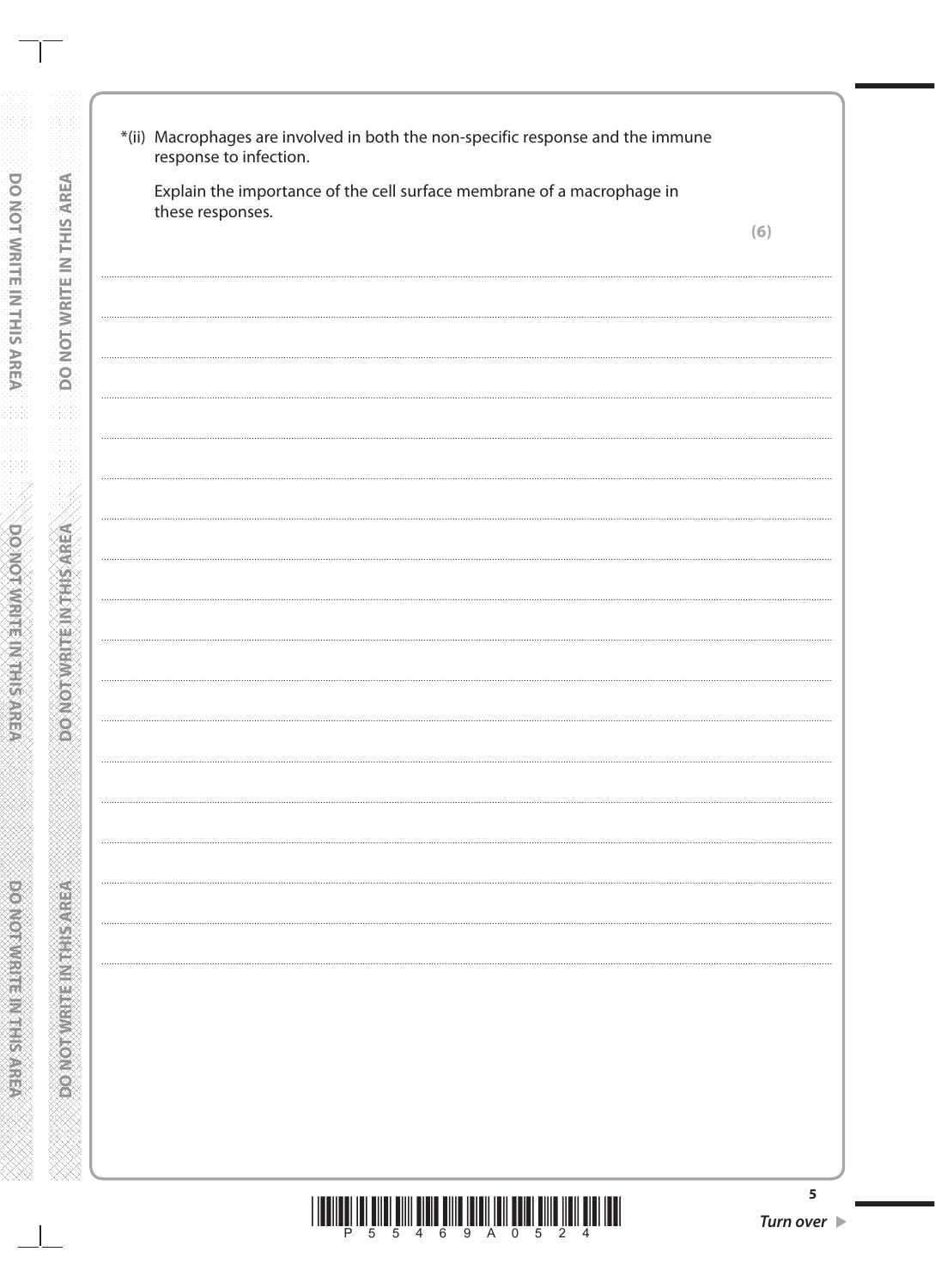| (i) Golgi apparatus |                                   |
|---------------------|-----------------------------------|
|                     | (3)                               |
|                     |                                   |
|                     |                                   |
|                     |                                   |
|                     |                                   |
|                     |                                   |
|                     |                                   |
|                     |                                   |
|                     |                                   |
|                     |                                   |
|                     |                                   |
| (ii) Lysosomes      | (2)                               |
|                     |                                   |
|                     |                                   |
|                     |                                   |
|                     |                                   |
|                     |                                   |
|                     |                                   |
|                     |                                   |
|                     | (Total for Question 2 = 13 marks) |
|                     |                                   |
|                     |                                   |
|                     |                                   |
|                     |                                   |
|                     |                                   |
|                     |                                   |
|                     |                                   |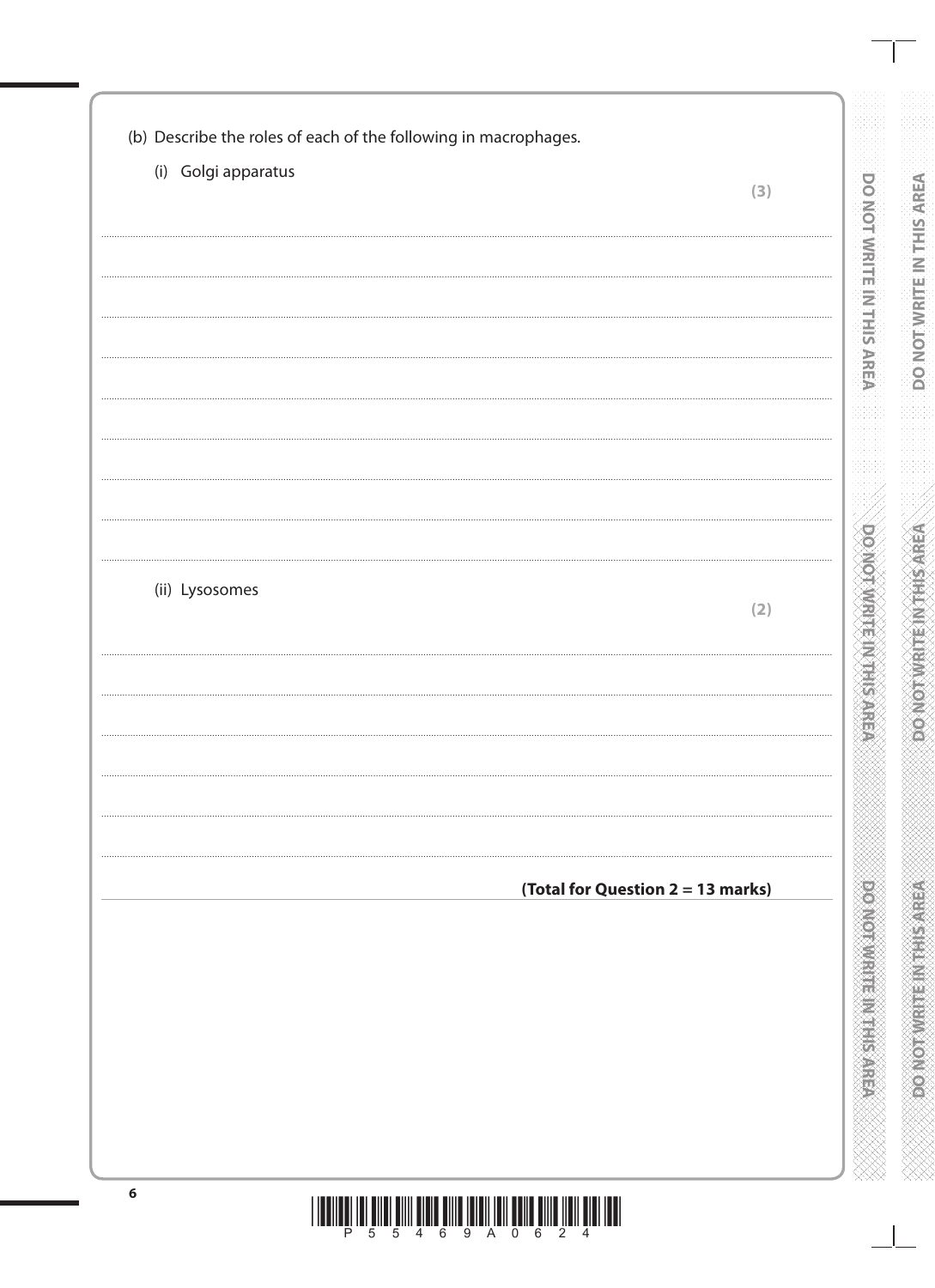**3** Ear infections can be caused by bacteria, viruses or fungi.

Fungi have nuclei and they have chitin and glucan in their cell walls. Their cell membranes contain ergosterol.

The photograph below shows one type of fungus that can cause ear infections.



Magnification ×500

.....................................................................................................................................................................................................................................................................................

(a) Name the domain that includes fungi.

**(1)**

(b) The table below shows some structures that may be found in bacteria and fungi.

For each structure, put **one** cross ( $\boxtimes$ ) in the appropriate box, in each row, to show which organisms contain the structure.

**(3)**

|                  | <b>Structure found in</b>         |                                  |                                         |                                      |  |
|------------------|-----------------------------------|----------------------------------|-----------------------------------------|--------------------------------------|--|
| <b>Structure</b> | <b>Both bacteria</b><br>and fungi | <b>Bacteria but NOT</b><br>fungi | <b>Fungi but NOT</b><br><b>bacteria</b> | <b>Neither bacteria</b><br>nor fungi |  |
| Cell membrane    |                                   |                                  |                                         |                                      |  |
| Chloroplast      |                                   |                                  |                                         |                                      |  |
| <b>Ribosomes</b> |                                   |                                  |                                         |                                      |  |



**PORTOR METHODS**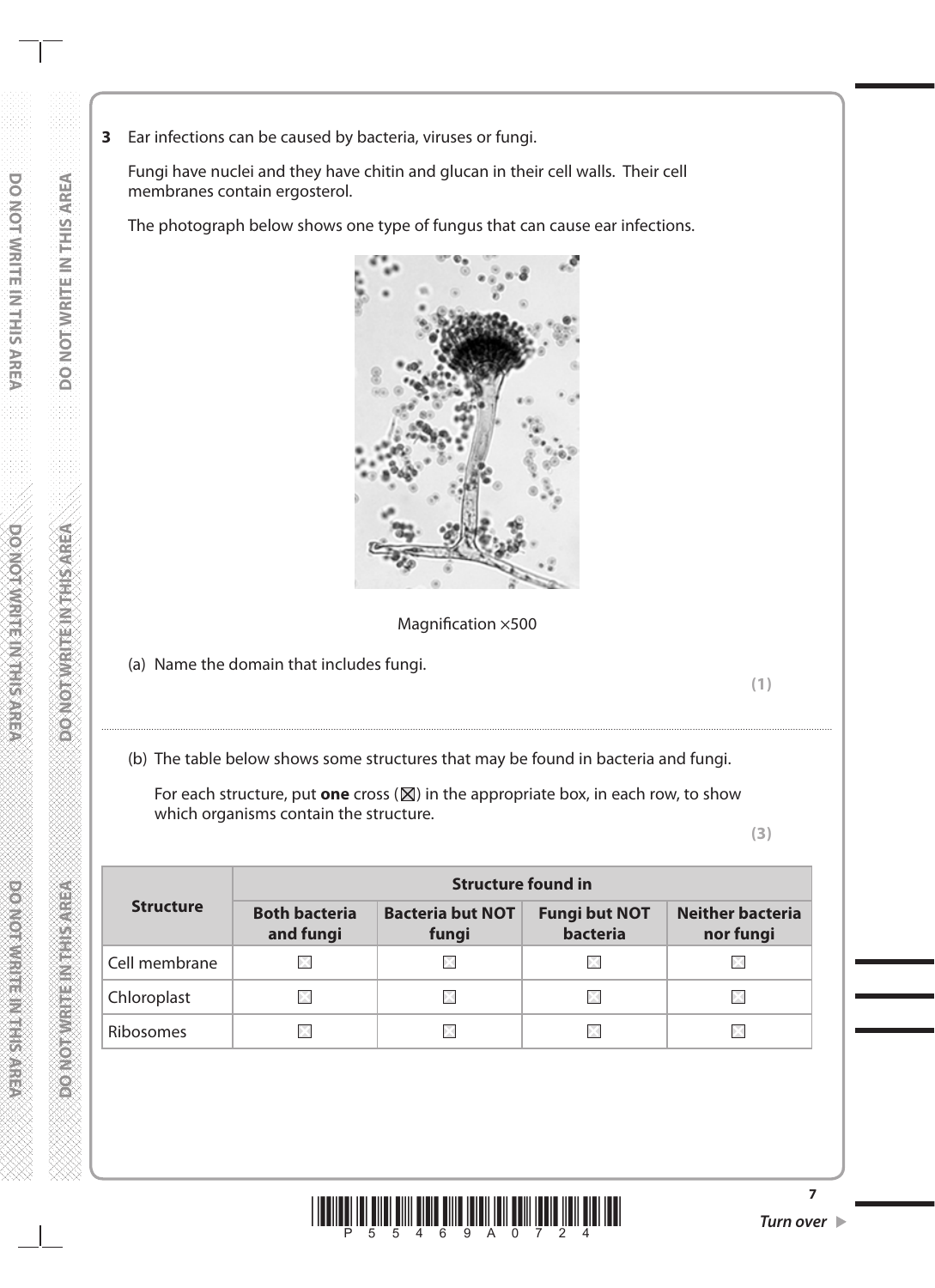| (c) The diagram below shows part of a molecule of chitin.                              |                                         |
|----------------------------------------------------------------------------------------|-----------------------------------------|
| CH <sub>2</sub> OH<br>CH <sub>2</sub> OH<br>CH <sub>2</sub> OH<br>CH <sub>2</sub> OH   |                                         |
| H<br>H<br>H<br>H<br>H<br>H<br>OH<br>H<br>OH<br>H<br>QH<br>OH<br>H<br>H<br>H<br>H<br>Н  | <b>DO NOT WRITE IN THIS AREA</b>        |
| н<br>Η<br>н<br>H                                                                       |                                         |
| Put a cross $(\mathbb{X})$ in the box to complete the following sentence.<br>(1)       |                                         |
| This part of a molecule of chitin is a                                                 |                                         |
| $\times$<br>$\boldsymbol{\mathsf{A}}$<br>lipid                                         |                                         |
| nucleic acid<br>$\mathbf B$                                                            |                                         |
| $\times$<br>polysaccharide<br>$\mathsf{C}$                                             |                                         |
| D<br>protein                                                                           |                                         |
| (d) (i) Explain why antibiotics can only be used to treat some types of ear infection. | <b>PONOT/WRITE/MY/HIS/ARE</b>           |
| (3)                                                                                    |                                         |
|                                                                                        |                                         |
|                                                                                        |                                         |
|                                                                                        |                                         |
|                                                                                        |                                         |
|                                                                                        |                                         |
|                                                                                        |                                         |
|                                                                                        |                                         |
|                                                                                        |                                         |
|                                                                                        |                                         |
|                                                                                        |                                         |
|                                                                                        | <b>PERSONAL PROPERTY AND INCOMPTANT</b> |
|                                                                                        |                                         |
|                                                                                        |                                         |
|                                                                                        |                                         |

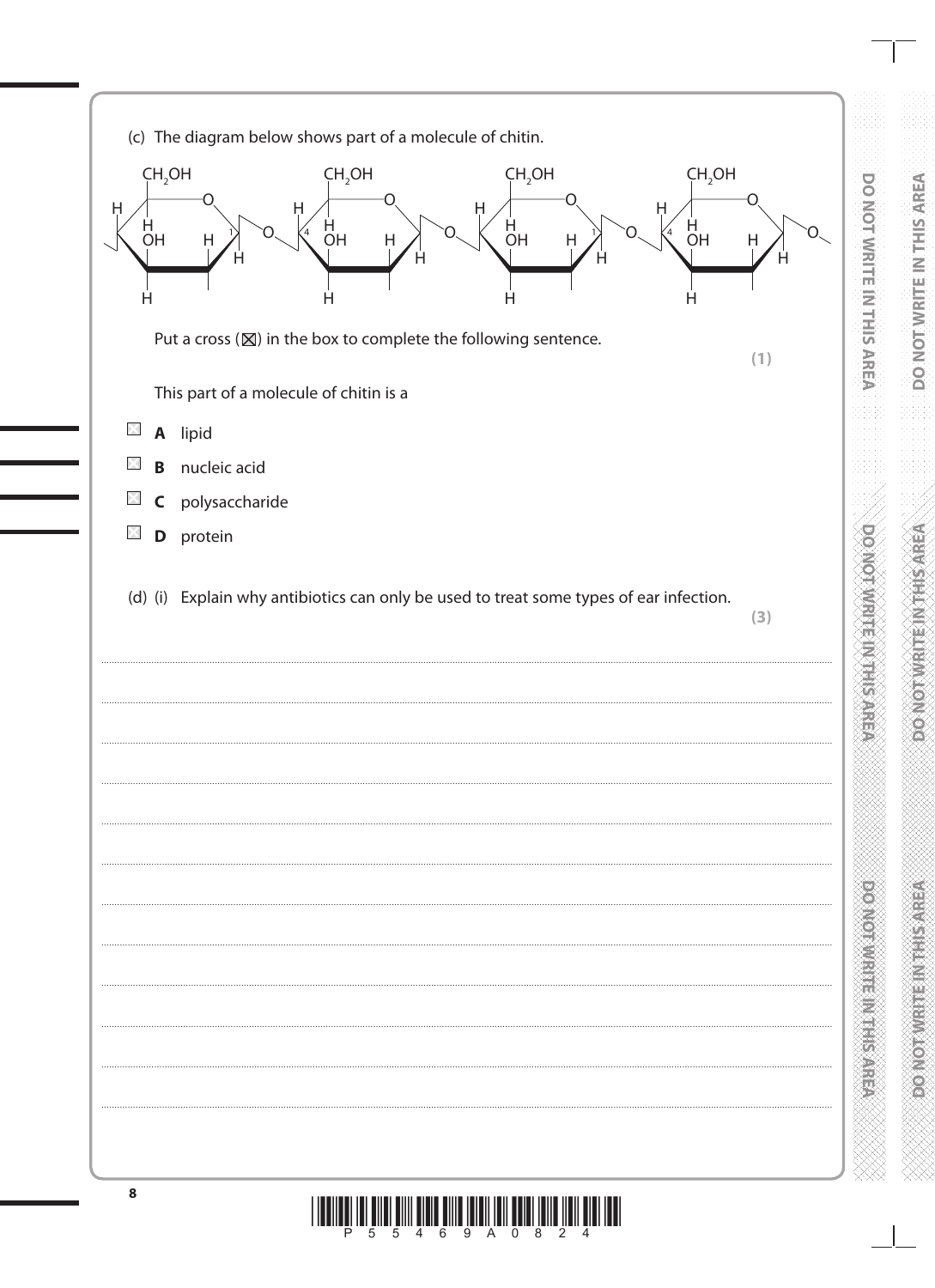(ii) Describe an experiment that could be carried out to determine a suitable antibiotic to use for the treatment of an ear infection.  $(3)$ (Total for Question 3 = 11 marks) **DO NOT WRITE INTERSAREA**  $\overline{9}$ 

**DONOT WRITE IN THIS AREA**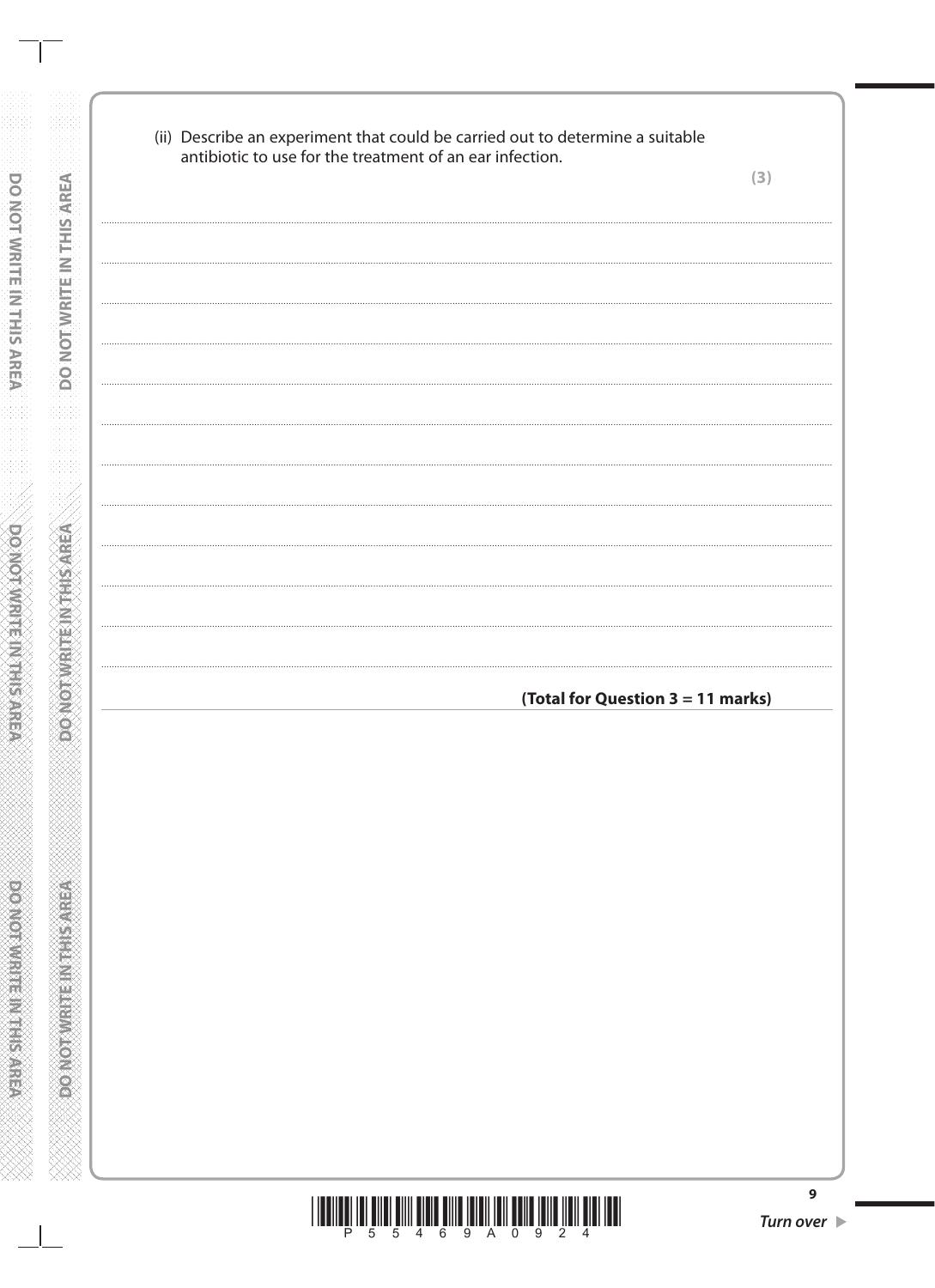**DONORMATE IN THE ISLAME** 

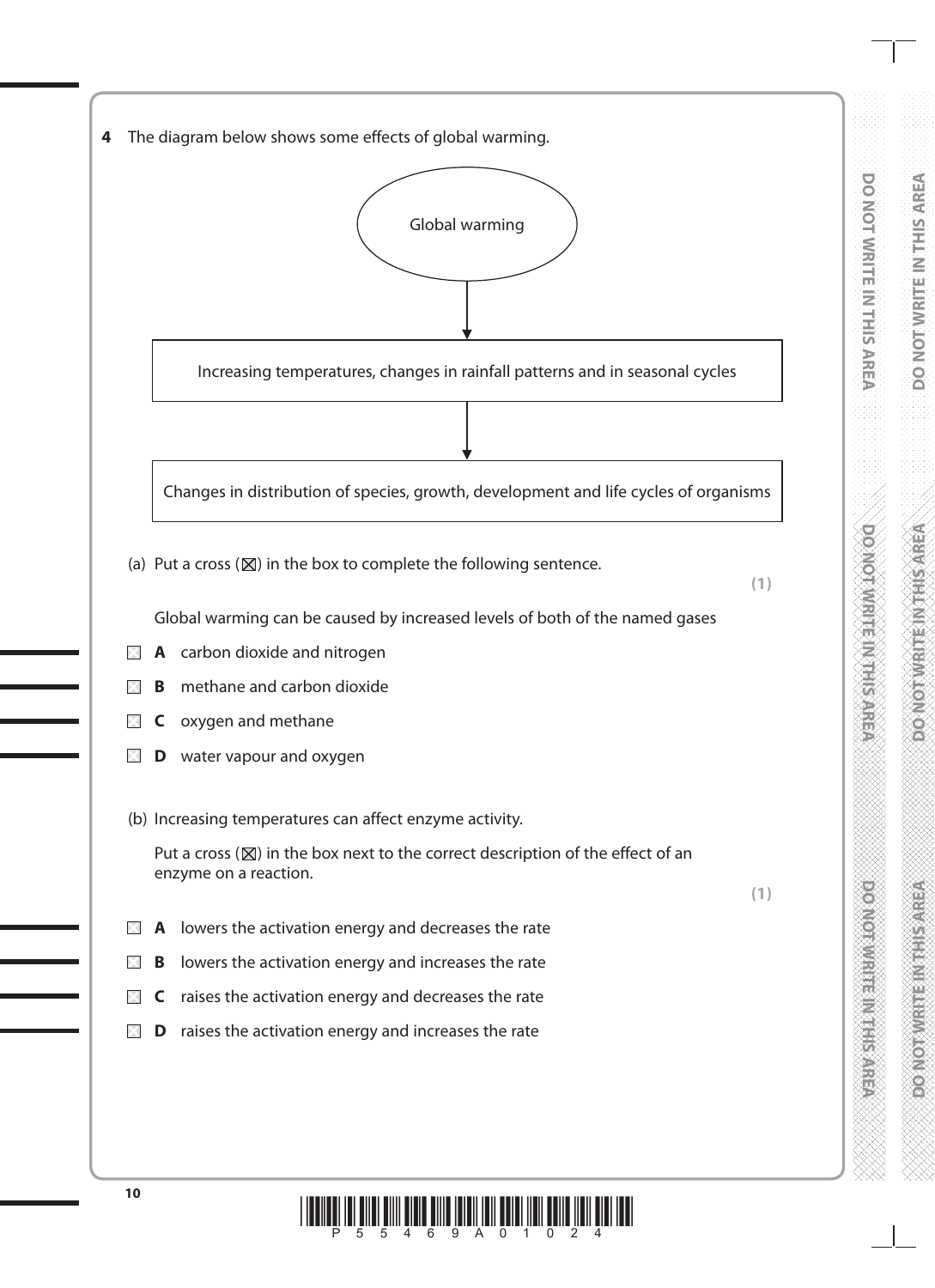| (c) The diagram below shows the life cycle of a chicken.                                     |           |
|----------------------------------------------------------------------------------------------|-----------|
|                                                                                              |           |
|                                                                                              |           |
|                                                                                              |           |
|                                                                                              |           |
| Using the information in the diagram, explain the meaning of each of the<br>following terms. |           |
| (i) Growth                                                                                   | (2)       |
|                                                                                              |           |
|                                                                                              |           |
|                                                                                              |           |
|                                                                                              |           |
|                                                                                              |           |
| (ii) Development                                                                             |           |
|                                                                                              | (2)       |
|                                                                                              |           |
|                                                                                              |           |
|                                                                                              |           |
|                                                                                              |           |
|                                                                                              | 11        |
|                                                                                              | Turn over |

**DONOTWRITEIN THIS AREA** 

**DONOTWRTEINTHISAREA**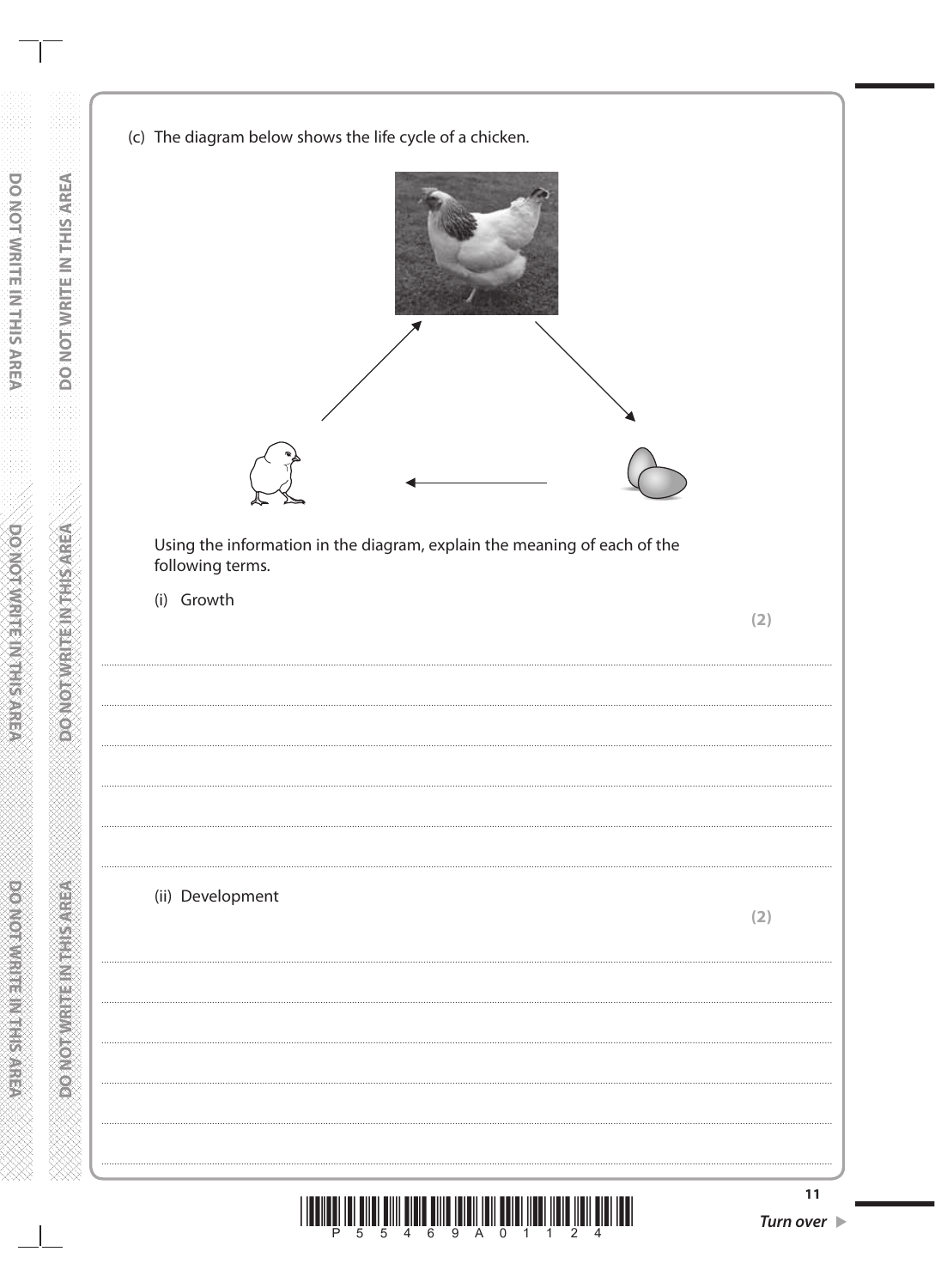|                                                                                            | (2) |
|--------------------------------------------------------------------------------------------|-----|
|                                                                                            |     |
|                                                                                            |     |
|                                                                                            |     |
|                                                                                            |     |
| (d) (i) Explain why dendrochronology can be used as evidence for global warming.           | (3) |
|                                                                                            |     |
|                                                                                            |     |
|                                                                                            |     |
|                                                                                            |     |
|                                                                                            |     |
|                                                                                            |     |
|                                                                                            |     |
| (ii) Explain why the pollen found in peat bogs can be used as evidence for global warming. | (2) |
|                                                                                            |     |
|                                                                                            |     |
|                                                                                            |     |
|                                                                                            |     |
|                                                                                            |     |

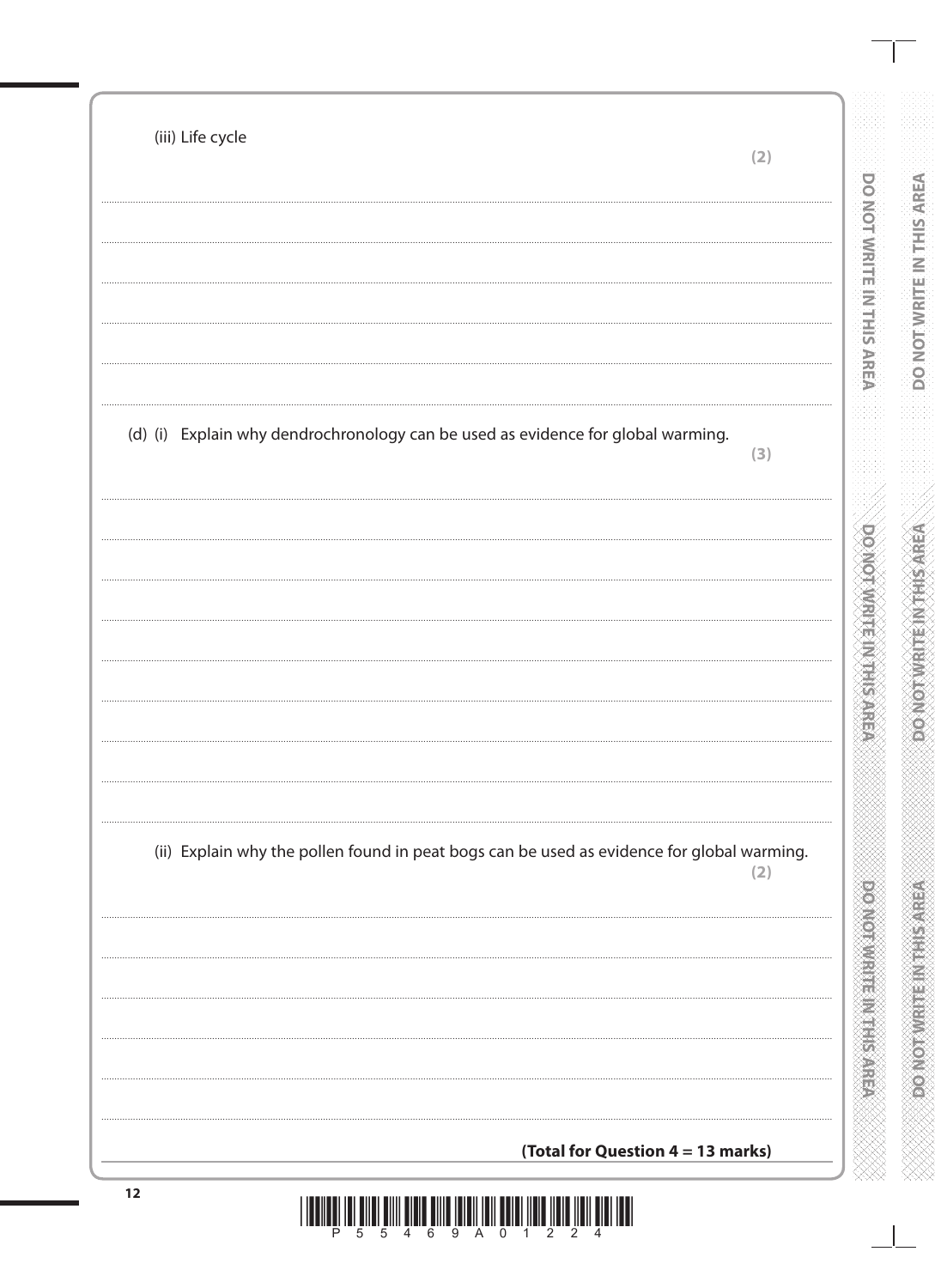**5** Beta  $(\beta)$  thalassaemias are inherited blood disorders.

These disorders are caused by mutations in the  $\beta$ -globin gene. The  $\beta$ -globin gene codes for the  $\beta$  subunit of haemoglobin.

Haemoglobin is a protein made of four subunits.

(a) The diagram below shows the template (antisense) DNA strand of the  $\beta$ -globin gene.

splice sites stop promoter exon intron intron exon exon codon region (i) Mutations affect transcription. State the role of the template DNA strand in transcription.  $(1)$ (ii) A splice site is a short sequence of bases. Explain how a mutation in one of the splice sites could affect the  $\beta$  subunit of haemoglobin.  $(4)$ 

<u>III I BIN BINI DIN SINDI MIN SINDI ILI BINI III </u>

5 4 6 9 A 0 1 3

**DONOT WRITEIN THIS AREA** 

Turn over  $\blacktriangleright$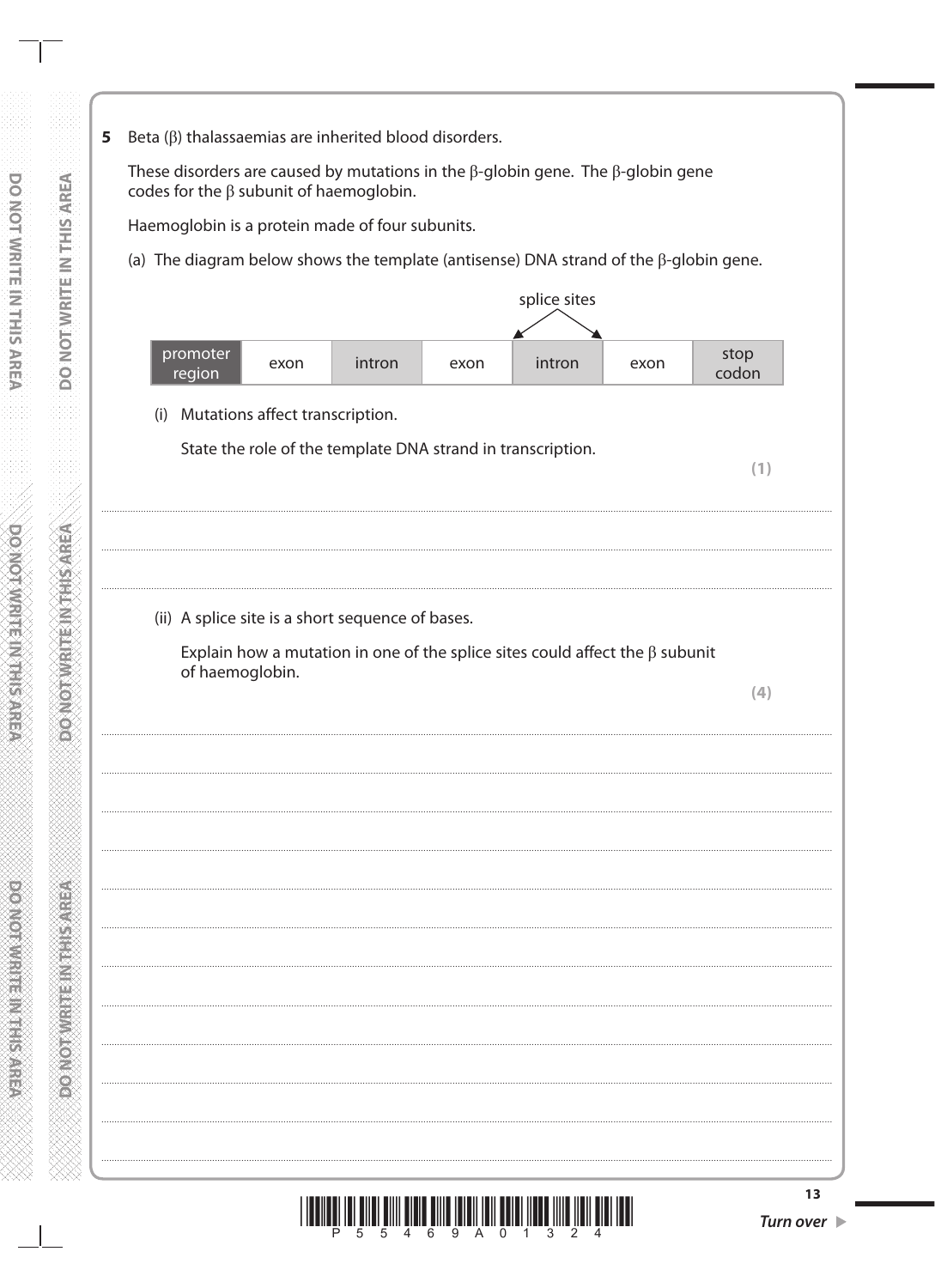| (iii) Explain the role of the stop codon in this gene.                                                                                                    | (2) |
|-----------------------------------------------------------------------------------------------------------------------------------------------------------|-----|
|                                                                                                                                                           |     |
|                                                                                                                                                           |     |
|                                                                                                                                                           |     |
|                                                                                                                                                           |     |
|                                                                                                                                                           |     |
| *(b) Gel electrophoresis can be used to analyse haemoglobin.                                                                                              |     |
| Using your knowledge of gel electrophoresis, explain how this technique could<br>be used to analyse haemoglobin in the diagnosis of $\beta$ thalassaemia. |     |
|                                                                                                                                                           | (6) |
|                                                                                                                                                           |     |
|                                                                                                                                                           |     |
|                                                                                                                                                           |     |
|                                                                                                                                                           |     |
|                                                                                                                                                           |     |
|                                                                                                                                                           |     |
|                                                                                                                                                           |     |
|                                                                                                                                                           |     |
|                                                                                                                                                           |     |
|                                                                                                                                                           |     |
|                                                                                                                                                           |     |
|                                                                                                                                                           |     |
|                                                                                                                                                           |     |
|                                                                                                                                                           |     |
|                                                                                                                                                           |     |
| (Total for Question 5 = 13 marks)                                                                                                                         |     |
| 14<br>⋓                                                                                                                                                   |     |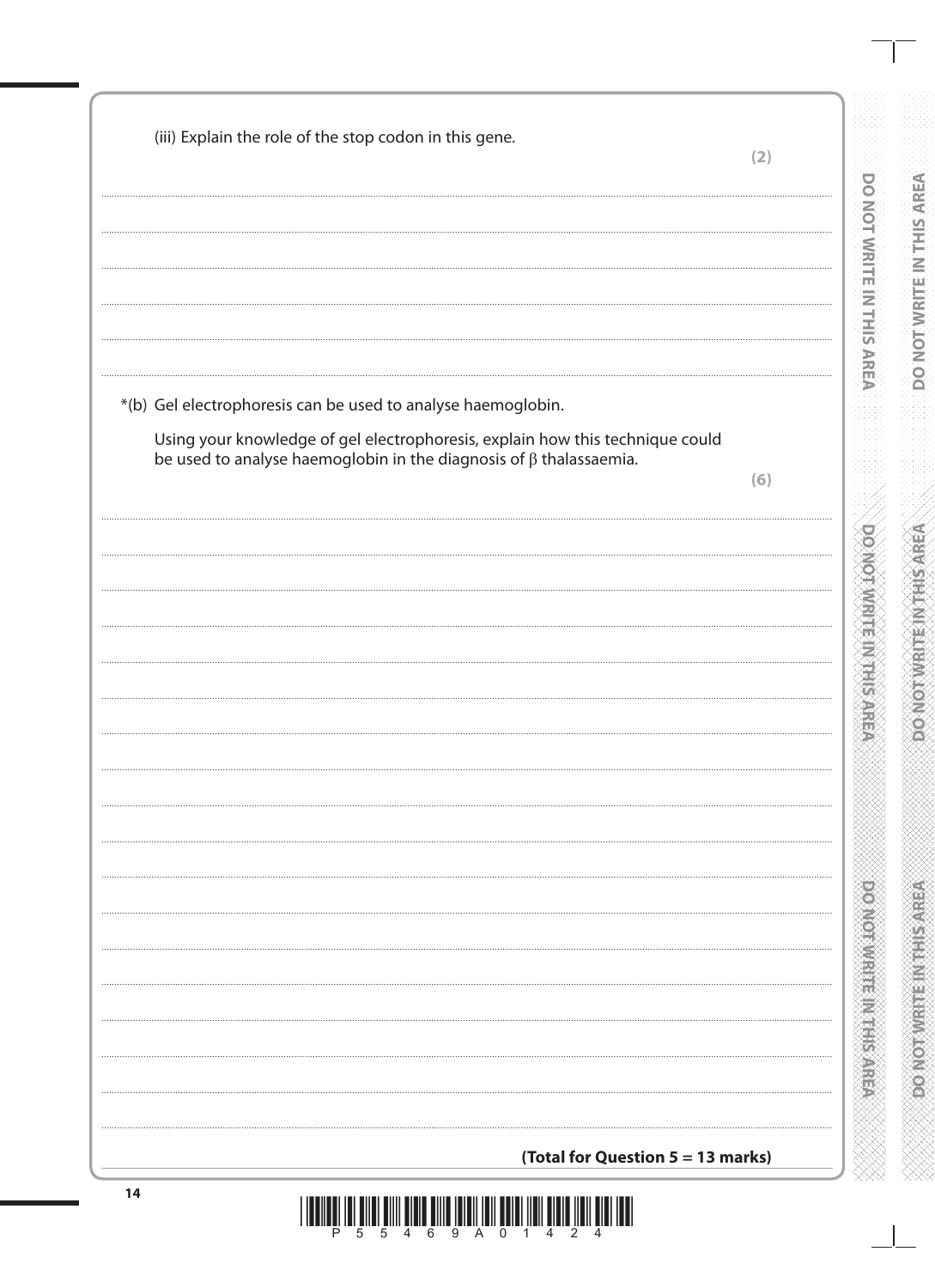| P<br>5<br>5<br>$\overline{4}$<br>6<br>9 A 0<br>5<br>$\overline{4}$<br>$\mathbf{2}$<br>1. | Turn o |
|------------------------------------------------------------------------------------------|--------|
|                                                                                          |        |
|                                                                                          |        |
|                                                                                          |        |
|                                                                                          |        |
|                                                                                          |        |
|                                                                                          |        |
|                                                                                          |        |
|                                                                                          |        |
|                                                                                          |        |
|                                                                                          |        |
|                                                                                          |        |
|                                                                                          | (4)    |
| (b) Describe the roles of the chloroplast membranes in photosynthesis.                   |        |
|                                                                                          |        |
|                                                                                          |        |
|                                                                                          |        |
|                                                                                          |        |
|                                                                                          |        |
|                                                                                          |        |
|                                                                                          |        |
|                                                                                          | (3)    |

**DONOT WRITEIN THIS AREA** 

**PONOTWERE NTRINGROE** 

(a) In the space below, draw and label a diagram to show the structure of a chloroplast.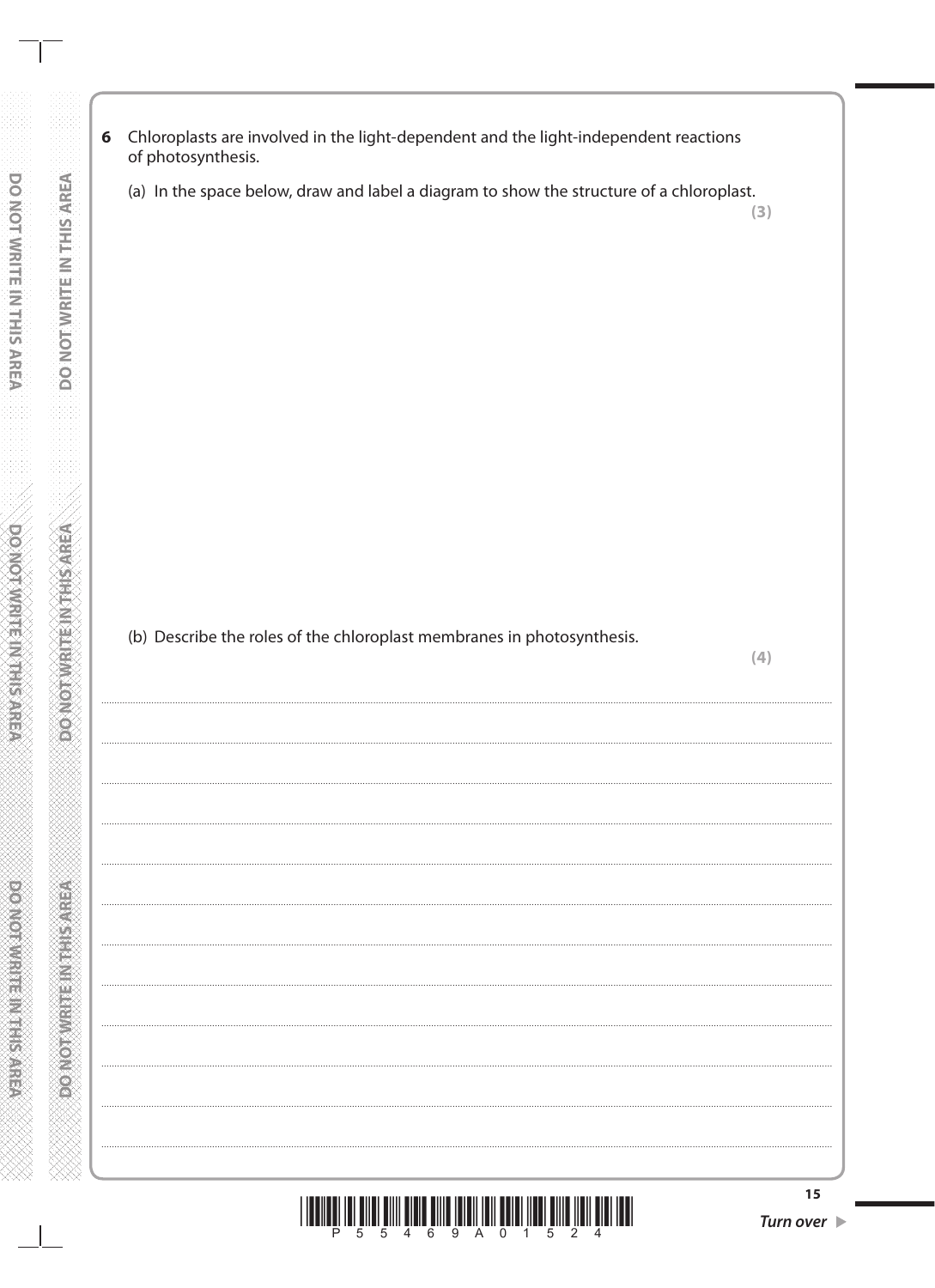(c) The graph below shows the effect of light intensity and the concentration of sodium hydrogen carbonate (NaHCO<sub>2</sub>) on the rate of photosynthesis of an aquatic plant. DO MOT WRITE IN THIS AREA Adding NaHCO<sub>3</sub> to water increases the availability of carbon dioxide to the aquatic plant. 5 0.10 moldm<sup>-3</sup> NaHCO<sub>3</sub>  $\overline{4}$  $0.05$  moldm<sup>-3</sup> NaHCO<sub>3</sub>  $\overline{3}$ Rate of 0.03 moldm<sup>-3</sup> NaHCO<sub>3</sub> photosynthesis / a.u.  $\overline{2}$  $1<sup>1</sup>$ No NaHCO<sub>3</sub> added  $\overline{0}$ 20 30 40 50 60 70  $\overline{0}$ 10 Light intensity / a.u. **DO NOTWRITE IN THIS AREA** (i) Suggest how the rate of photosynthesis was measured.  $(2)$ **DOMOROTHE MEETING** 

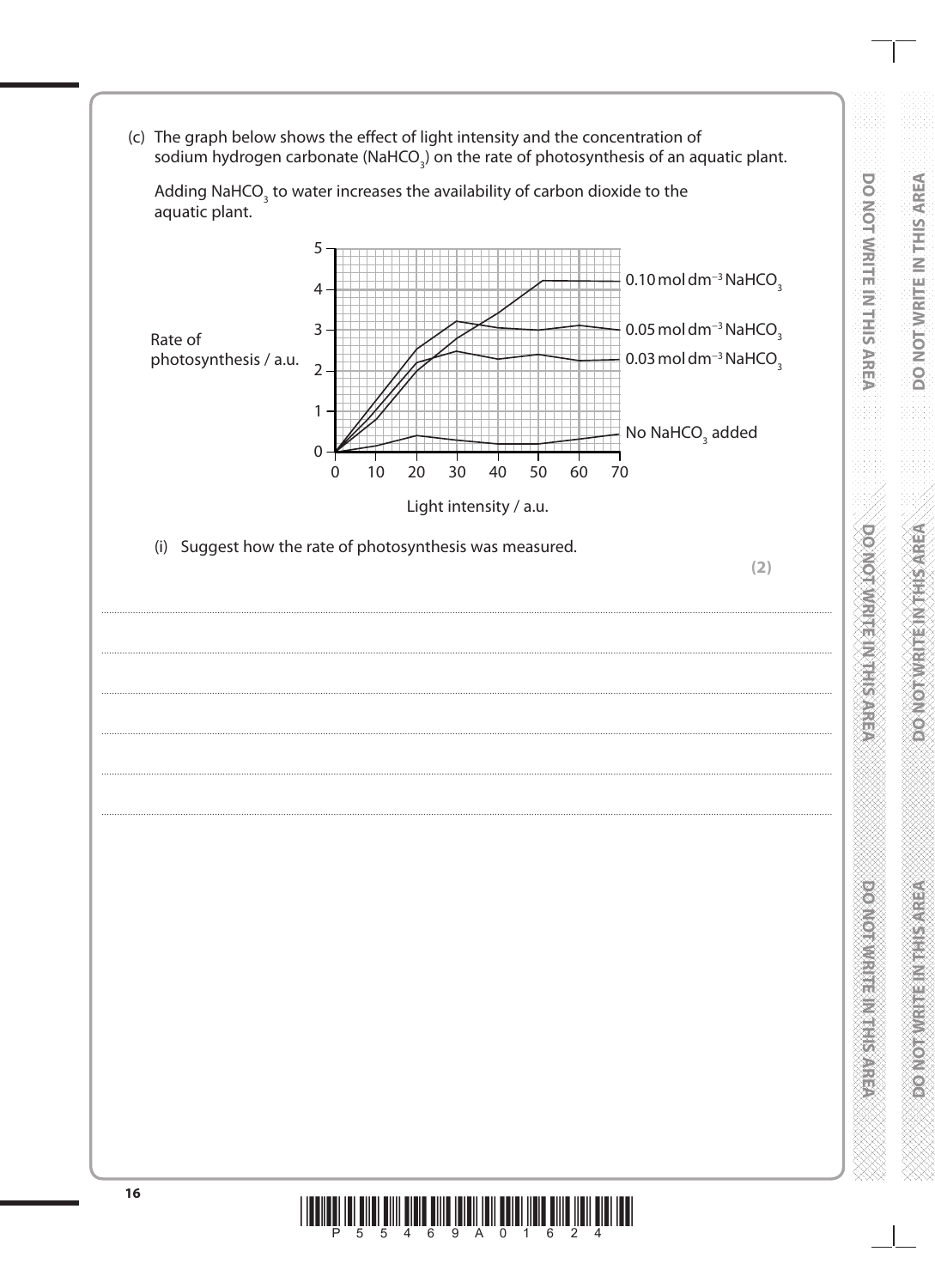(ii) Using the information in the graph, describe the effect of light intensity and the concentration of NaHCO<sub>2</sub> on the rate of photosynthesis.  $(3)$ (iii) Suggest why some photosynthesis took place when no NaHCO<sub>3</sub> had been added.  $(1)$ (Total for Question 6 = 13 marks)  $17$ 

**DONOT WRITE IN THIS AREA** 

**PONOT WRITEIN THIS AREA** 

<u> II BIN BINI BINI BINI NINI NIN BINI NINI NBIN N</u>  $5\ 5\ 4\ 6\ 9\ A\ 0\ 1\ 7\ 2\ 4$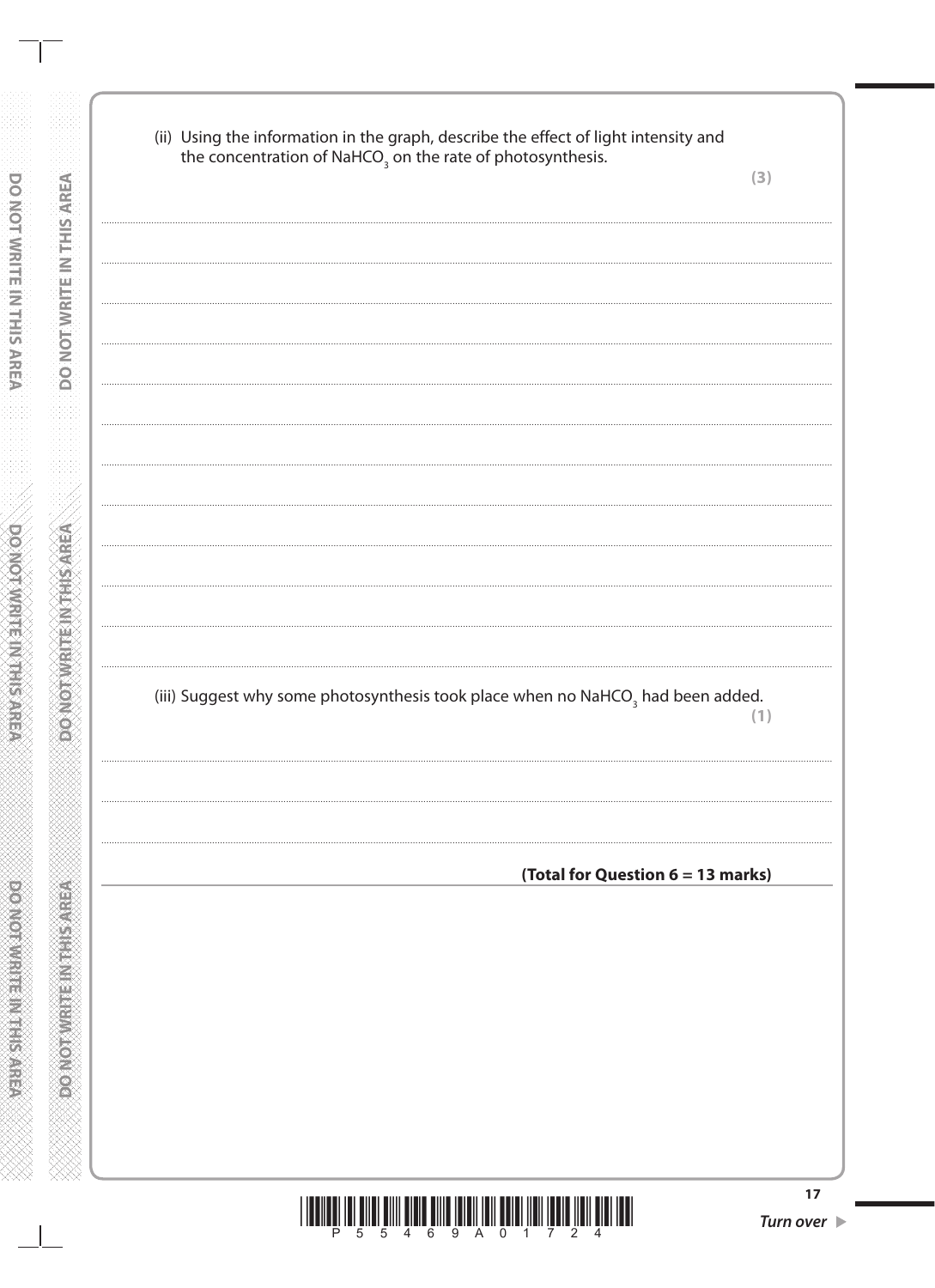88888

**DOMOTIVIRITE IN THIS AREA DO NOT WRITE IN THE INTERNATIONAL CONTRACTOR** 

**DO NOT WRITE IN THE INTERNATION** 

DO NOT WRITE IN THIS AREA



**BLANK PAGE**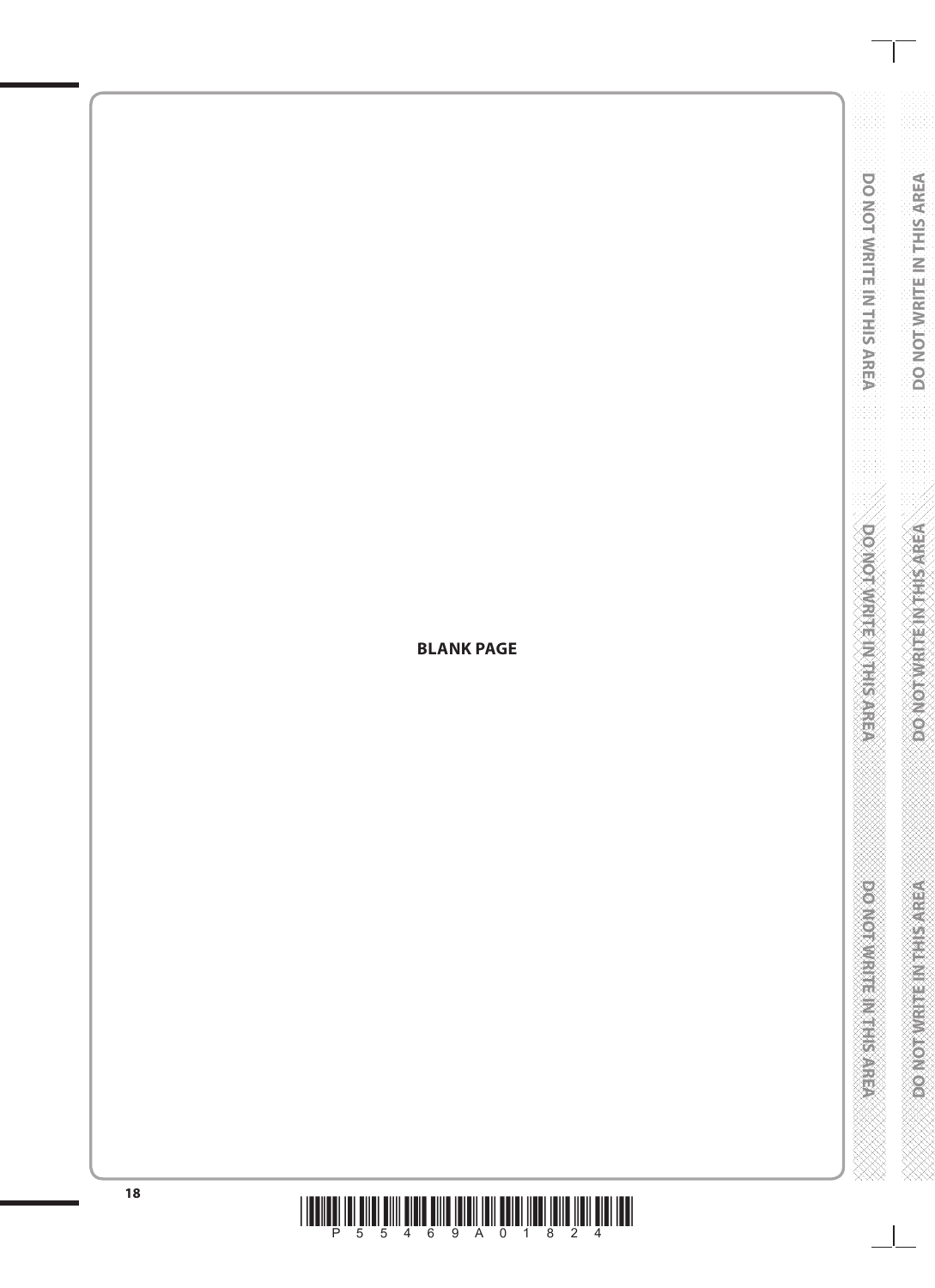**7** The graph below shows the percentage of the Earth's surface area occupied by marine, terrestrial (land) and freshwater ecosystems.

An ecosystem consists of communities of organisms living in a particular habitat.



- surface area (%)
- (a) Using the information in the graph, calculate the total percentage of the Earth's surface occupied by terrestrial ecosystems.

**(1)**

.............................................................. %



**MEDIAN PROTECTIONS**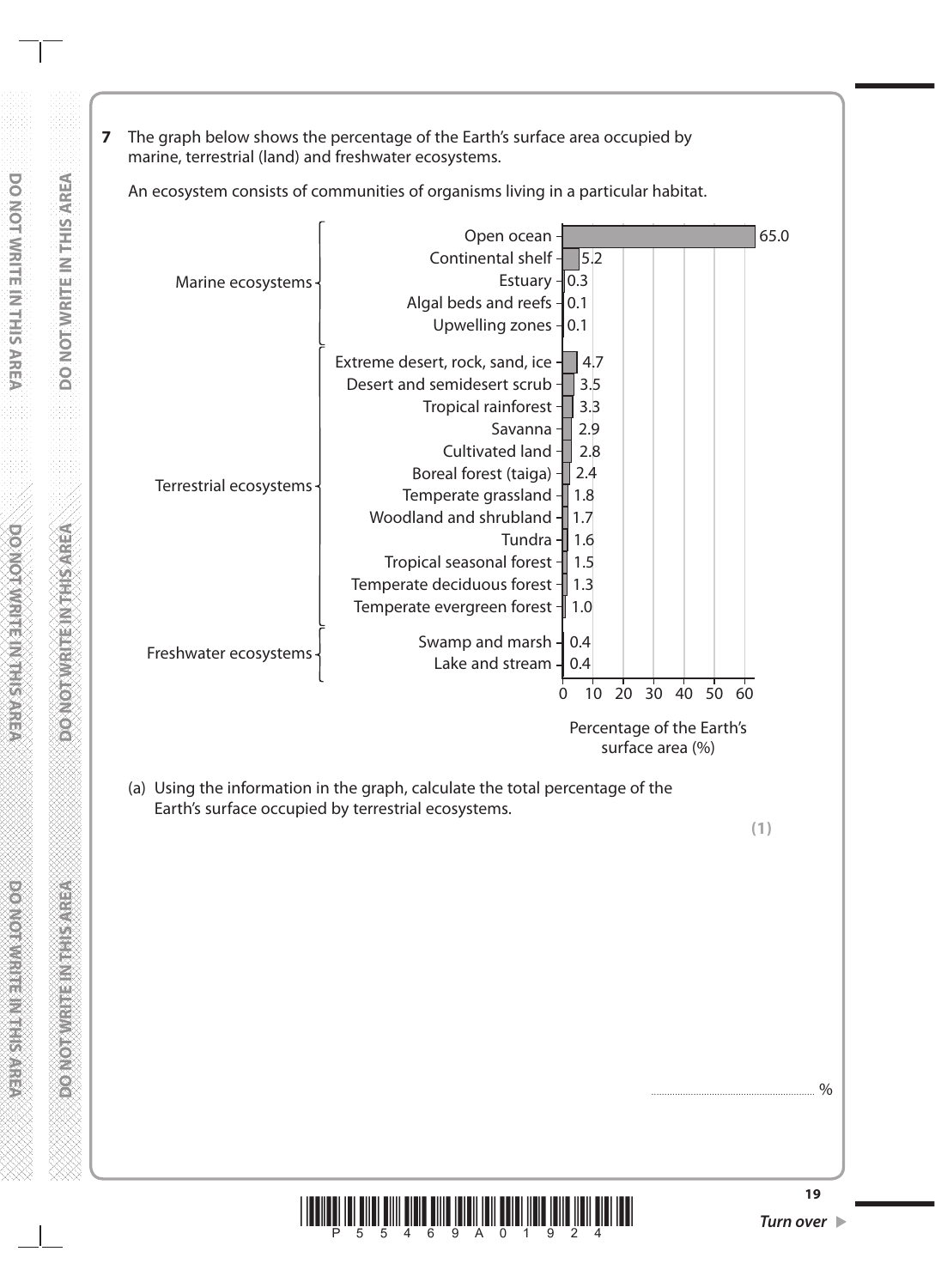(b) The table below shows information about the net primary productivity (NPP) of some of these ecosystems.

| <b>Ecosystem</b>                | <b>Net primary</b><br>productivity / $g m^{-2} yr^{-1}$ | <b>Percentage of Earth's net</b><br>primary productivity (%) |
|---------------------------------|---------------------------------------------------------|--------------------------------------------------------------|
| Open ocean                      | 125                                                     | 24.40                                                        |
| Estuary                         | 1500                                                    | 1.20                                                         |
| Algal beds and reefs            | 2500                                                    | 0.90                                                         |
| Extreme desert, rock, sand, ice | 3                                                       | 0.04                                                         |
| Tropical rainforest             | 2200                                                    | 22.00                                                        |
| Swamp and marsh                 | 2000                                                    | 2.30                                                         |

(i) Calculate the percentage increase in the NPP of the estuary compared with the open ocean.

Show your working.

 $(2)$ 

(ii) Using the information in the graph and the table, explain the difference in the percentage of the Earth's NPP of open ocean and estuary ecosystems.

**DO NOT WRITE IN THIS AREA** 

**DOMOTWRITE IN THIS AREA** 

 $\frac{0}{0}$ 

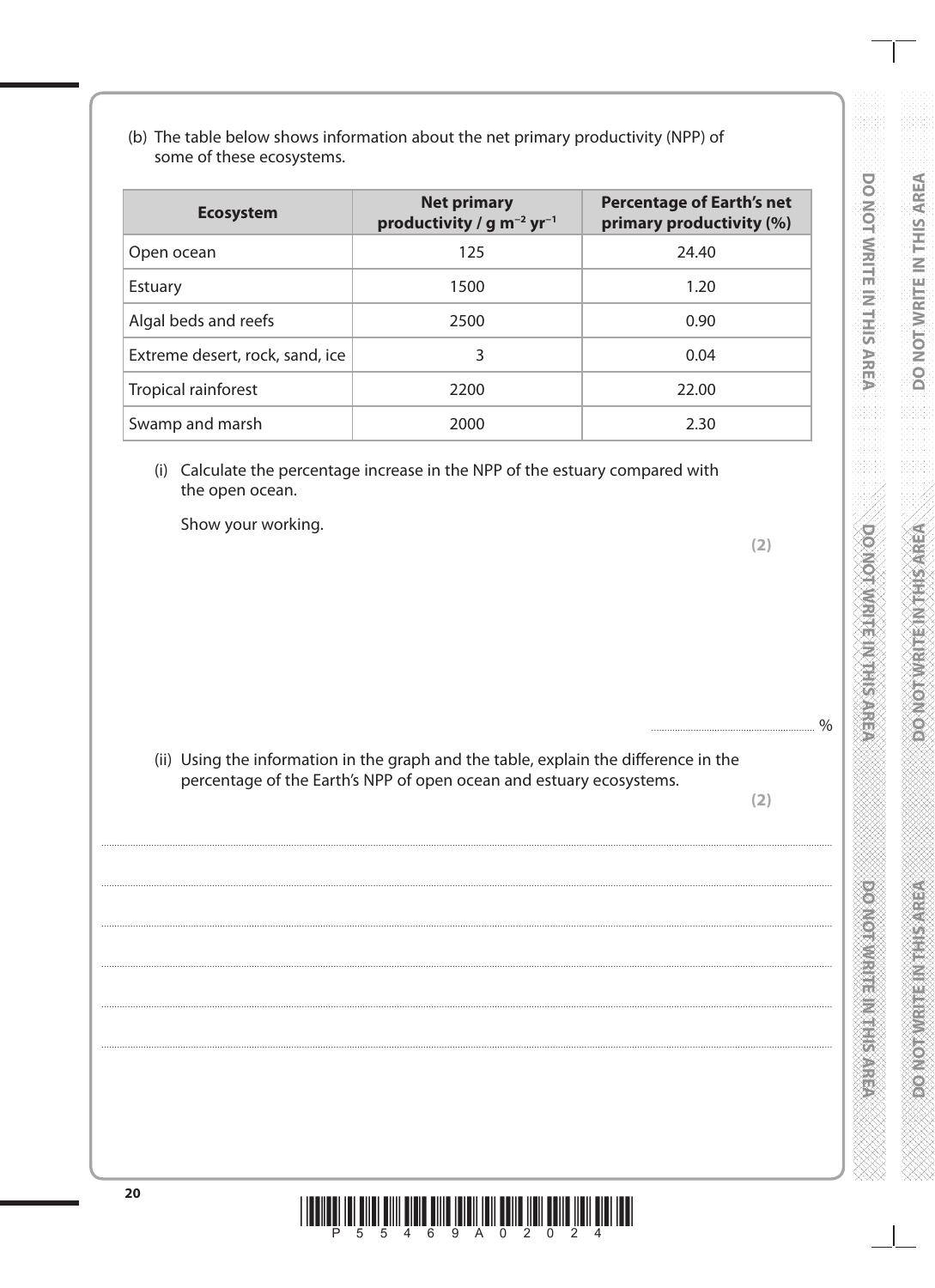(iii) Explain why the NPP of the extreme desert, rock, sand and ice ecosystem is so low.  $(3)$ **DO NOT WRITE IN THIS AREA DONOT WRITEIN THIS AREA** (iv) Using the information in the table, explain how the gross primary productivity (GPP) of the swamp and marsh ecosystem would differ from the NPP.  $(2)$ **PONOT WRITE INGERER** (Total for Question 7 = 10 marks)  $21$ 

<u>TI TIITI TIIN ANTA TIIN NINNI ITII AANA NATU NINN NIN</u>

 $5\ 5\ 4\ 6\ 9\ A\ 0\ 2\ 1\ 2\ 4$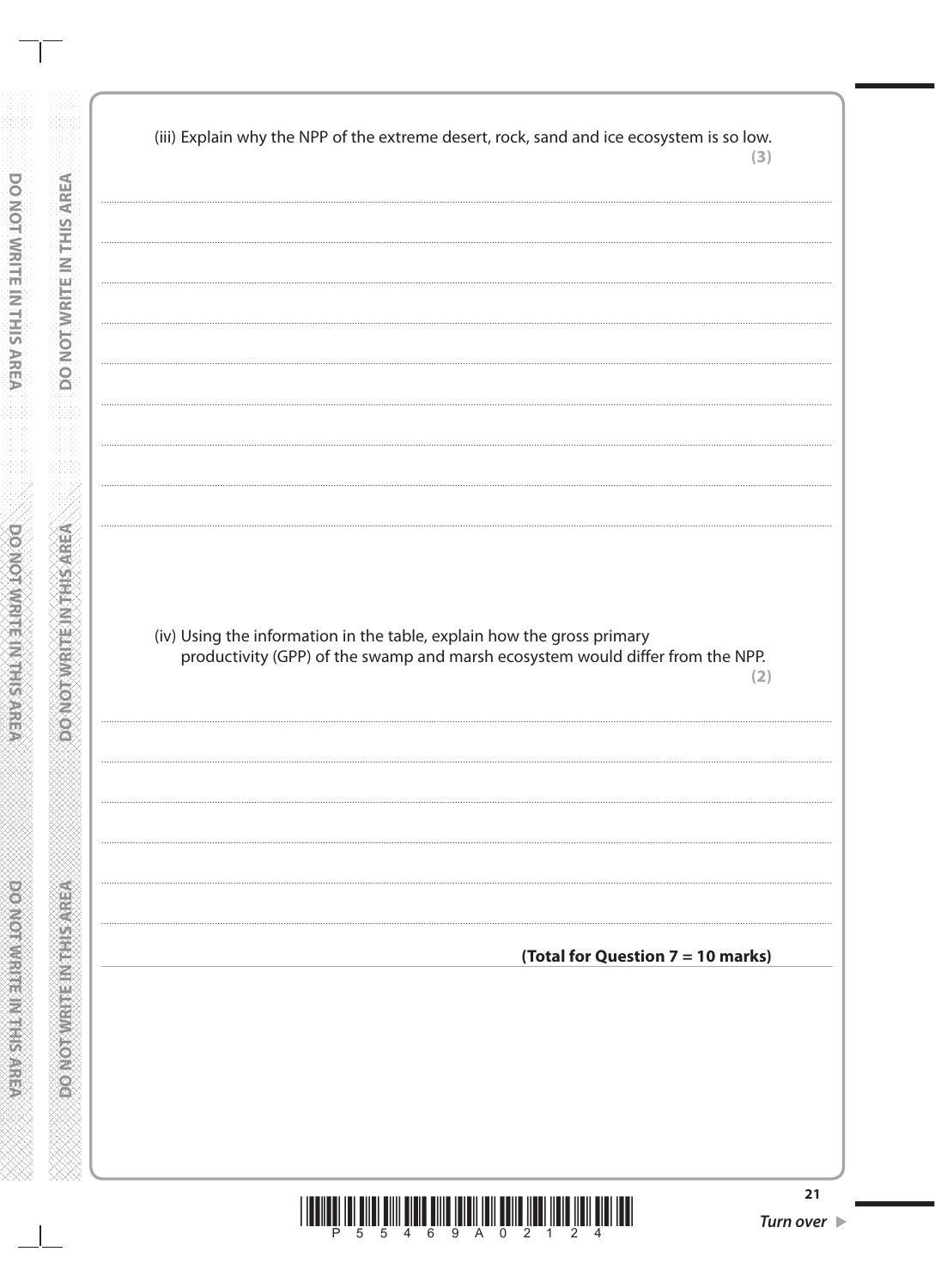| 8 | Feline panleukopenia virus (FPV) is a DNA virus. This virus infects cats and can be fatal.                                                     |                                         |
|---|------------------------------------------------------------------------------------------------------------------------------------------------|-----------------------------------------|
|   | (a) Most DNA viruses can activate DNA synthesis in their host cells but FPV cannot<br>activate DNA synthesis.                                  | D<br>O                                  |
|   | Explain why FPV causes tissue damage only in host cells that are dividing rapidly.<br>(2)                                                      | NOT METHELM                             |
|   |                                                                                                                                                | AREA                                    |
|   | (b) Kittens are born with maternal antibodies to FPV.                                                                                          |                                         |
|   | Maternal antibodies protect kittens from FPV only when these antibodies are<br>above a certain concentration in the blood plasma.              | <b>OMOTAWEINERS</b>                     |
|   | It is therefore necessary to vaccinate kittens for FPV.                                                                                        |                                         |
|   | The presence of maternal antibodies, above a certain concentration in the blood<br>plasma, can interfere with vaccination.                     |                                         |
|   | The graph below shows the changes in maternal antibodies to FPV in kittens.                                                                    |                                         |
|   |                                                                                                                                                |                                         |
|   | minimum concentration<br>Concentration of<br>of antibodies that<br>maternal antibodies<br>provides protection<br>to FPV in the<br>blood plasma |                                         |
|   | minimum concentration<br>of antibodies that<br>interferes with vaccination                                                                     | <b>POSTORES IN STREET AND RESIDENCE</b> |
|   | <b>Birth</b><br>2<br>8<br>10<br>12<br>14<br>4<br>6<br>16                                                                                       |                                         |
|   | Time after birth / weeks                                                                                                                       |                                         |
|   |                                                                                                                                                |                                         |
|   |                                                                                                                                                |                                         |
|   |                                                                                                                                                |                                         |

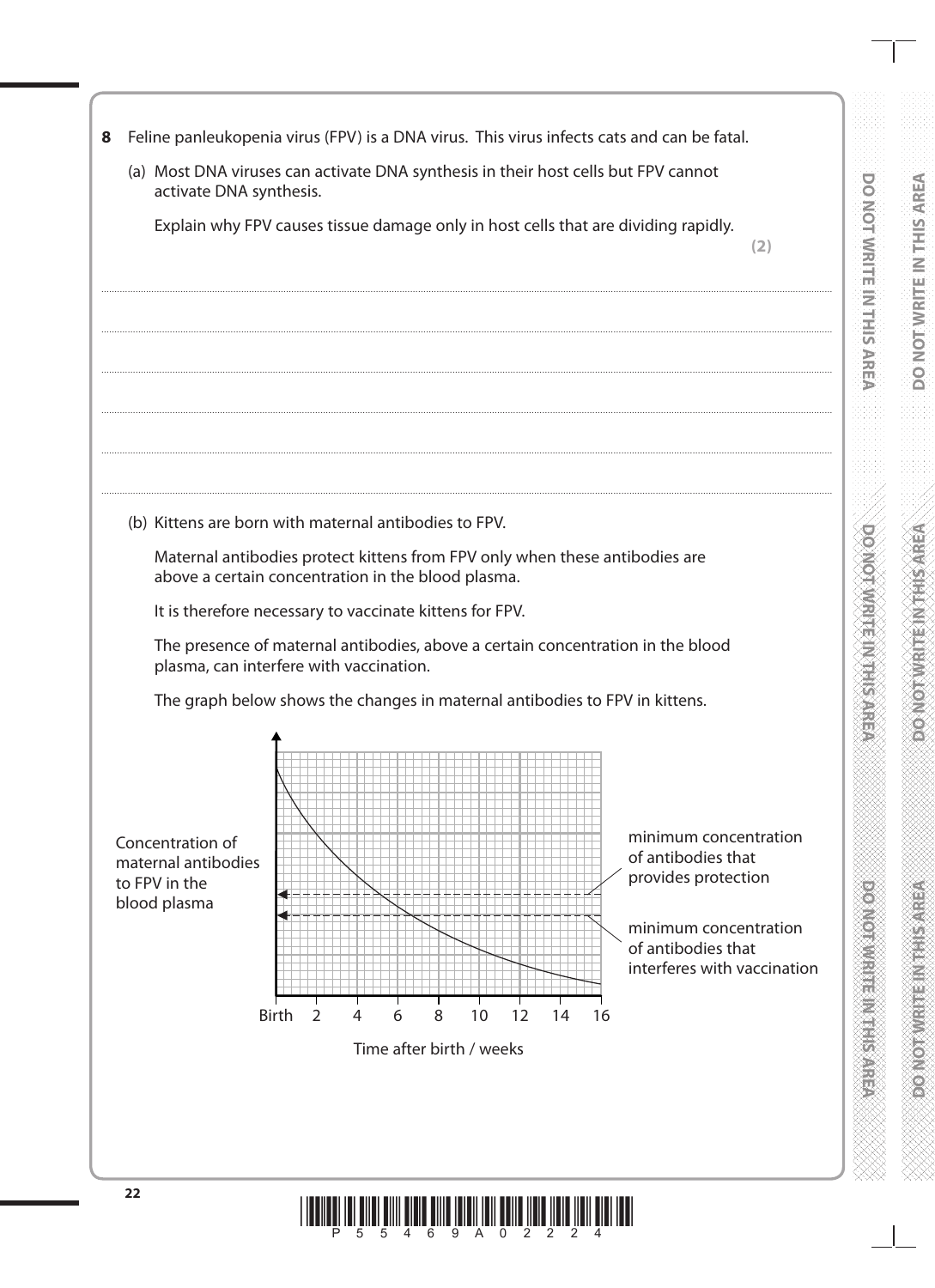| $\boxtimes$<br>$\times$ | (i) Put a cross $(\mathbb{X})$ in the box next to the type of immunity that maternal<br>antibodies provide to the kittens.<br>$\blacksquare$ <b>A</b> artificial active<br><b>B</b> artificial passive<br><b>C</b> natural active<br><b>D</b> natural passive | (1) |
|-------------------------|---------------------------------------------------------------------------------------------------------------------------------------------------------------------------------------------------------------------------------------------------------------|-----|
|                         | (ii) Using the information in the graph, give the period of time after birth when<br>the kittens will be most susceptible to FPV infection.                                                                                                                   | (1) |
|                         | (iii) Explain how vaccination leads to immunity of kittens to FPV.                                                                                                                                                                                            | (4) |
|                         |                                                                                                                                                                                                                                                               |     |
|                         |                                                                                                                                                                                                                                                               |     |
|                         |                                                                                                                                                                                                                                                               |     |
|                         |                                                                                                                                                                                                                                                               |     |
|                         |                                                                                                                                                                                                                                                               |     |
|                         |                                                                                                                                                                                                                                                               |     |
|                         |                                                                                                                                                                                                                                                               |     |

**DONOTWRITE IN THIS AREA** 

**PONOTWERT INTERNET**